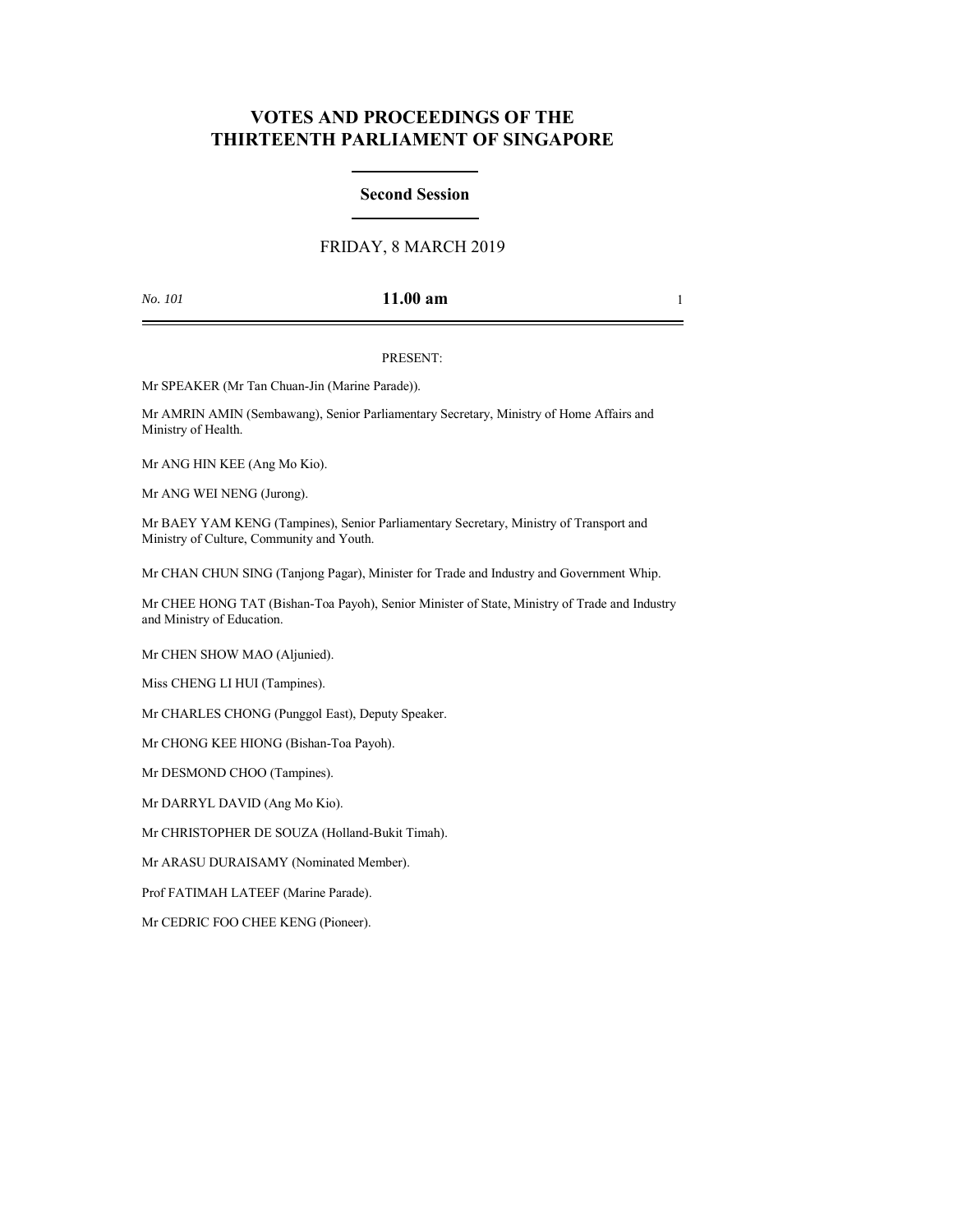Mr DOUGLAS FOO (Nominated Member).

Ms FOO MEE HAR (West Coast).

Ms GRACE FU HAI YIEN (Yuhua), Minister for Culture, Community and Youth and Leader of the House.

Mr GAN KIM YONG (Chua Chu Kang), Minister for Health.

Mr GAN THIAM POH (Ang Mo Kio).

Mr GOH CHOK TONG (Marine Parade).

Assoc Prof DANIEL GOH PEI SIONG (Non-Constituency Member).

Mr HENG CHEE HOW (Jalan Besar), Senior Minister of State, Ministry of Defence.

Mr HENG SWEE KEAT (Tampines), Minister for Finance.

Ms INDRANEE RAJAH (Tanjong Pagar), Minister, Prime Minister's Office, Second Minister for Finance and Second Minister for Education.

Dr INTAN AZURA MOKHTAR (Ang Mo Kio).

Mr S ISWARAN (West Coast), Minister for Communications and Information and Minister-incharge of Trade Relations.

Dr JANIL PUTHUCHEARY (Pasir Ris-Punggol), Senior Minister of State, Ministry of Transport and Ministry of Communications and Information.

Dr AMY KHOR LEAN SUAN (Hong Kah North), Senior Minister of State, Ministry of the Environment and Water Resources and Ministry of Health.

Dr KOH POH KOON (Ang Mo Kio), Senior Minister of State, Ministry of Trade and Industry.

Mr KWEK HIAN CHUAN HENRY (Nee Soon).

Dr LAM PIN MIN (Sengkang West), Senior Minister of State, Ministry of Health and Ministry of Transport.

Er Dr LEE BEE WAH (Nee Soon).

Mr DESMOND LEE (Jurong), Minister for Social and Family Development and Second Minister for National Development and Deputy Leader of the House.

Mr LEE HSIEN LOONG (Ang Mo Kio), Prime Minister.

Mr LEE YI SHYAN (East Coast).

Mr LIANG ENG HWA (Holland-Bukit Timah).

Mr LIM BIOW CHUAN (Mountbatten), Deputy Speaker.

Mr LIM HNG KIANG (West Coast).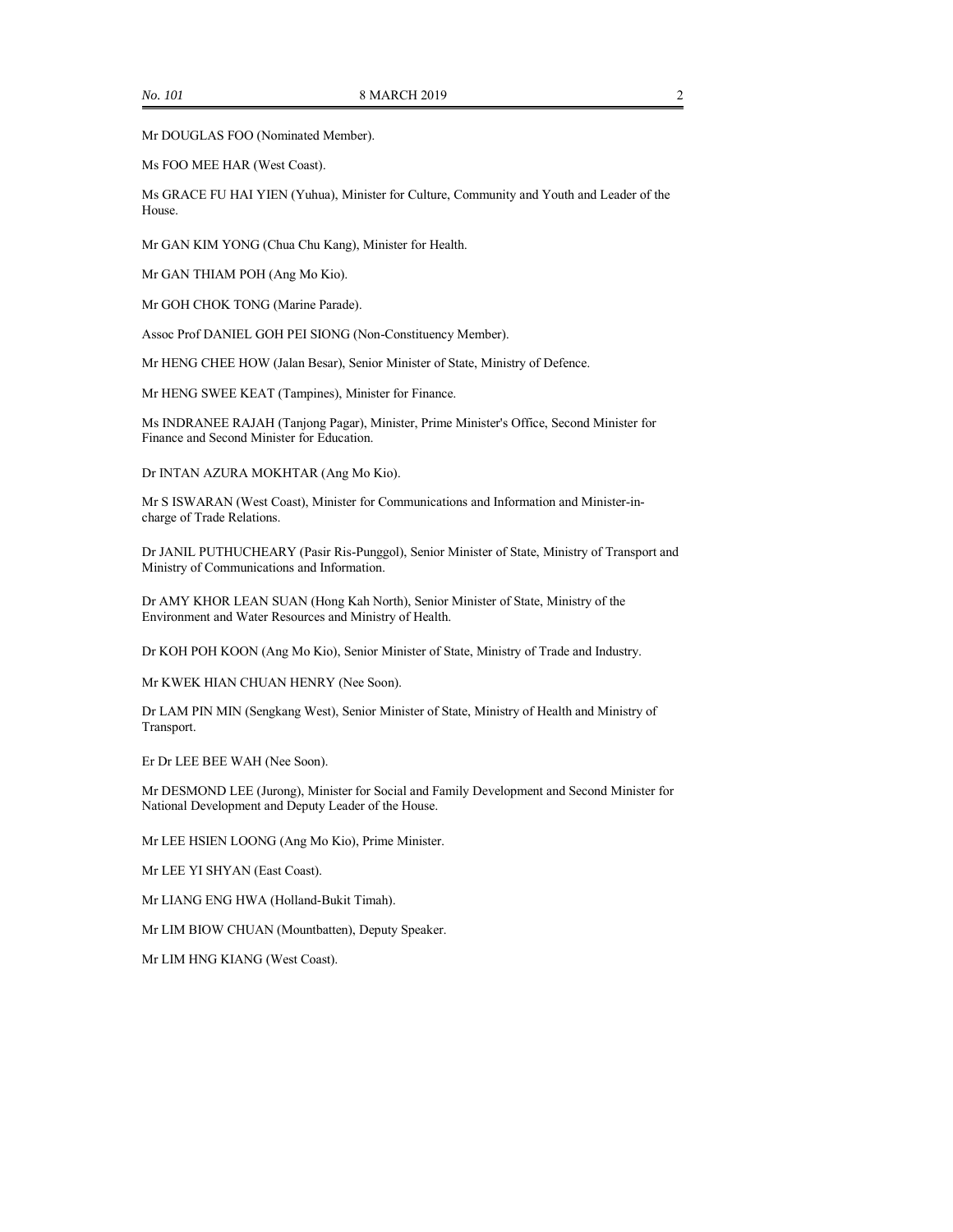Prof LIM SUN SUN (Nominated Member).

Ms SYLVIA LIM (Aljunied).

Dr LIM WEE KIAK (Sembawang).

Mr LOW THIA KHIANG (Aljunied).

Ms LOW YEN LING (Chua Chu Kang), Senior Parliamentary Secretary, Ministry of Education and Ministry of Manpower.

Mr MASAGOS ZULKIFLI B M M (Tampines), Minister for the Environment and Water Resources and Minister-in-charge of Muslim Affairs.

Dr MOHAMAD MALIKI BIN OSMAN (East Coast), Senior Minister of State, Ministry of Defence and Ministry of Foreign Affairs.

Mr MOHAMED IRSHAD (Nominated Member).

Mr MUHAMAD FAISAL ABDUL MANAP (Aljunied).

Assoc Prof Dr MUHAMMAD FAISHAL IBRAHIM (Nee Soon), Senior Parliamentary Secretary, Ministry of Education and Ministry of Social and Family Development.

Mr MURALI PILLAI (Bukit Batok).

Dr LILY NEO (Jalan Besar).

Mr NG CHEE MENG (Pasir Ris-Punggol), Minister, Prime Minister's Office.

Dr NG ENG HEN (Bishan-Toa Payoh), Minister for Defence.

Mr LOUIS NG KOK KWANG (Nee Soon).

Ms ANTHEA ONG (Nominated Member).

Mr ONG TENG KOON (Marsiling-Yew Tee).

Mr ONG YE KUNG (Sembawang), Minister for Education.

Ms JOAN PEREIRA (Tanjong Pagar).

Mr LEON PERERA (Non-Constituency Member).

Ms DENISE PHUA LAY PENG (Jalan Besar).

Mr PNG ENG HUAT (Hougang).

Mr PRITAM SINGH (Aljunied).

Ms IRENE QUAY SIEW CHING (Nominated Member).

Ms RAHAYU MAHZAM (Jurong).

Mr SAKTIANDI SUPAAT (Bishan-Toa Payoh).

Mr SEAH KIAN PENG (Marine Parade).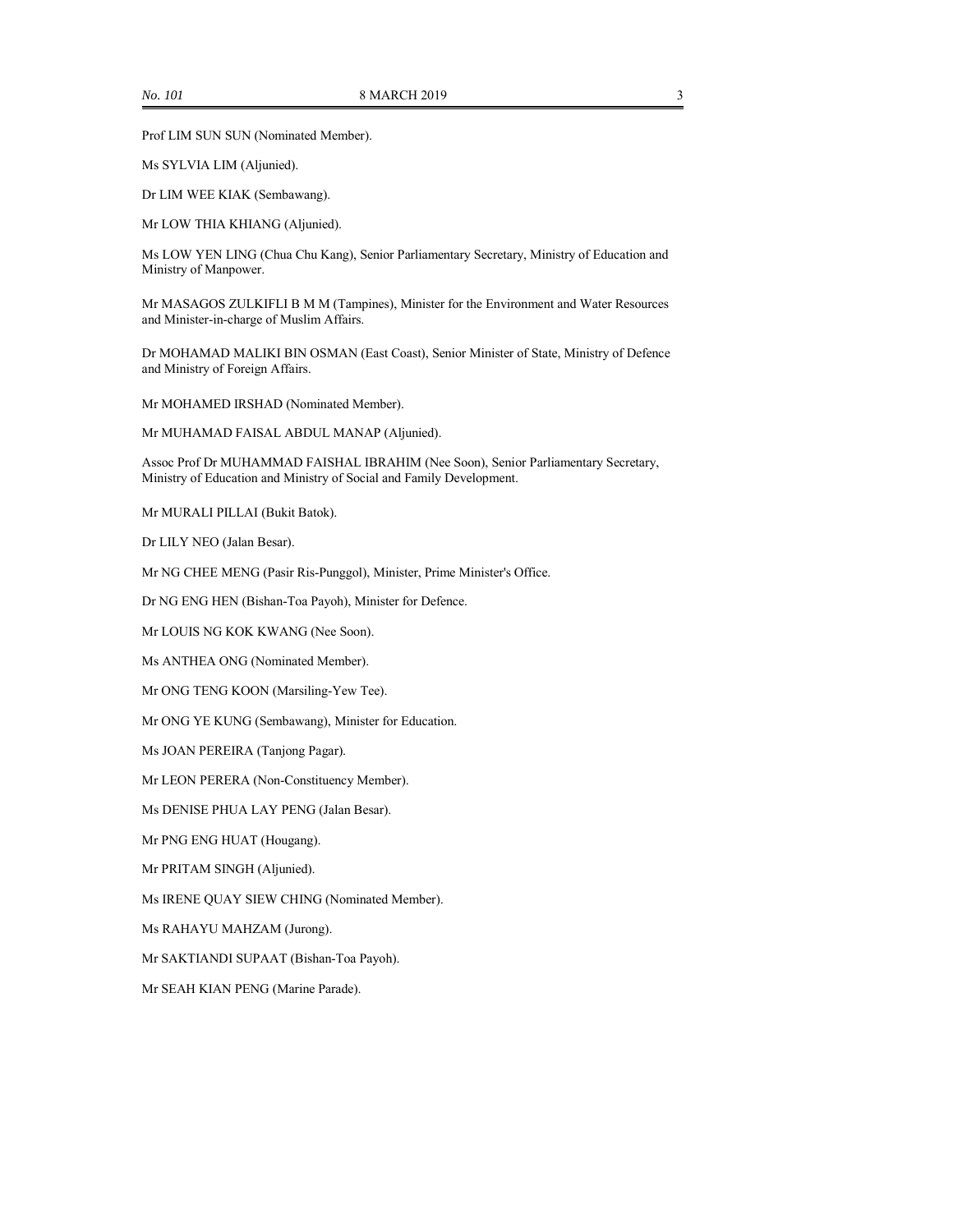Mr K SHANMUGAM (Nee Soon), Minister for Home Affairs and Minister for Law.

Ms SIM ANN (Holland-Bukit Timah), Senior Minister of State, Ministry of Communications and Information and Ministry of Culture, Community and Youth and Deputy Government Whip.

Mr SITOH YIH PIN (Potong Pasir).

Mr DENNIS TAN LIP FONG (Non-Constituency Member).

Ms JESSICA TAN SOON NEO (East Coast).

Mr SAM TAN CHIN SIONG (Radin Mas), Minister of State, Ministry of Foreign Affairs and Ministry of Social and Family Development and Deputy Government Whip.

Dr TAN WU MENG (Jurong), Senior Parliamentary Secretary, Ministry of Foreign Affairs and Ministry of Trade and Industry.

Mr PATRICK TAY TECK GUAN (West Coast).

Mr TEO CHEE HEAN (Pasir Ris-Punggol), Deputy Prime Minister and Coordinating Minister for National Security.

Dr TEO HO PIN (Bukit Panjang).

Mrs JOSEPHINE TEO (Bishan-Toa Payoh), Minister for Manpower and Second Minister for Home Affairs.

Mr TEO SER LUCK (Pasir Ris-Punggol).

Mr THARMAN SHANMUGARATNAM (Jurong), Deputy Prime Minister and Coordinating Minister for Economic and Social Policies.

Assoc Prof WALTER THESEIRA (Nominated Member).

Ms TIN PEI LING (MacPherson).

Mr EDWIN TONG CHUN FAI (Marine Parade), Senior Minister of State, Ministry of Law and Ministry of Health.

Mr VIKRAM NAIR (Sembawang).

Dr VIVIAN BALAKRISHNAN (Holland-Bukit Timah), Minister for Foreign Affairs.

Mr LAWRENCE WONG (Marsiling-Yew Tee), Minister for National Development and Second Minister for Finance.

Prof YAACOB IBRAHIM (Jalan Besar).

Mr ALEX YAM ZIMING (Marsiling-Yew Tee).

Mr YEE CHIA HSING (Chua Chu Kang).

Ms YIP PIN XIU (Nominated Member).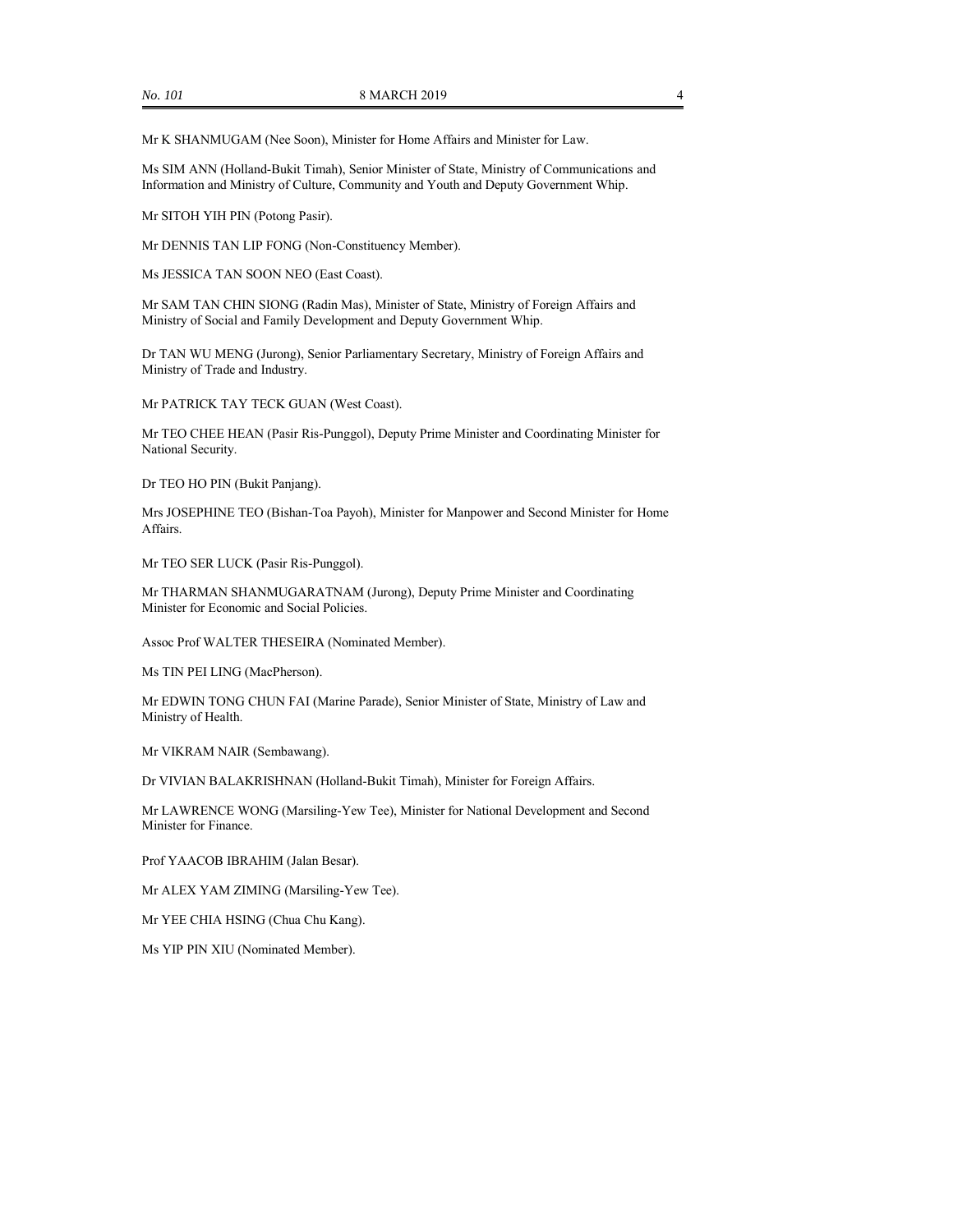Mr MELVIN YONG YIK CHYE (Tanjong Pagar).

Mr ZAINAL SAPARI (Pasir Ris-Punggol).

Mr ZAQY MOHAMAD (Chua Chu Kang), Minister of State, Ministry of National Development and Ministry of Manpower.

### ABSENT:

Miss CHERYL CHAN WEI LING (Fengshan).

Dr CHIA SHI-LU (Tanjong Pagar).

Mr TERENCE HO WEE SAN (Nominated Member).

Mr KHAW BOON WAN (Sembawang), Coordinating Minister for Infrastructure and Minister for Transport.

Mr LIM SWEE SAY (East Coast).

Ms SUN XUELING (Pasir Ris-Punggol), Senior Parliamentary Secretary, Ministry of Home Affairs and Ministry of National Development.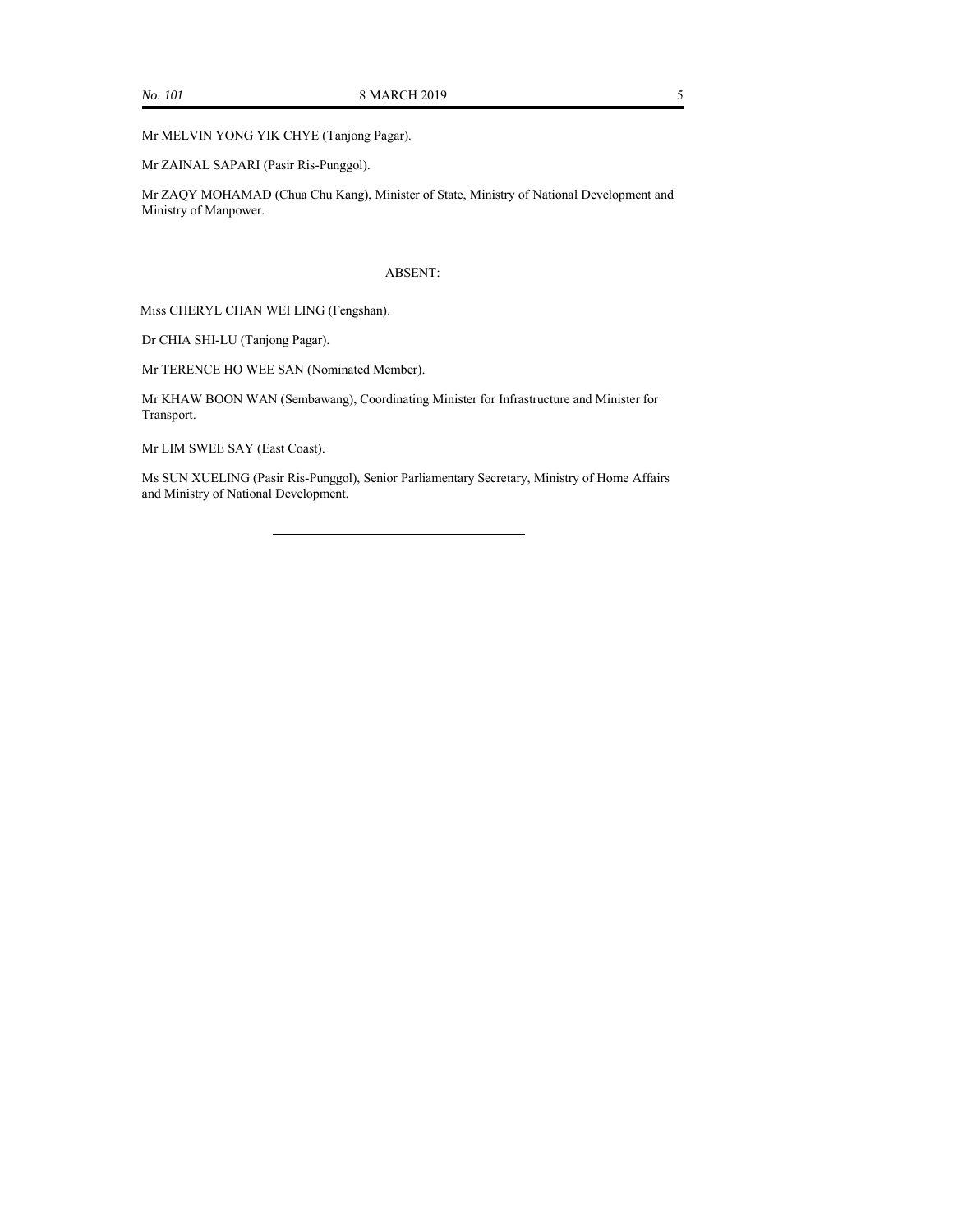- 1 Paper presented to Parliament and received by the Clerk of Parliament pursuant to Standing Order No. 31 (Presentation of Papers) and ordered to lie upon the Table:
	- 1.1 Goods and Services Tax (Composition of Offences) (Amendment) Regulations 2019 – Presented on 8 March 2019 (S. L. 603 of 2019).
- 2 Estimates for the financial year 1 April 2019 to 31 March 2020 (Paper Cmd. 19 of 2019) Committee of Supply  $(7<sup>th</sup>$  Allotted Day) – Supply considered in the Committee:

#### *(In the Committee)*

Head  $X$  – Ministry of Culture, Community and Youth –

Amendment proposed, "That the total sum to be allocated for Head X of the Estimates be reduced by \$100.". – (Dr Lim Wee Kiak).

Amendment, by leave, withdrawn.

The sum of \$1,670,579,200 for Head X agreed to stand part of the Main Estimates.

The sum of \$396,490,600 for Head X agreed to stand part of the Development Estimates.

The sums stated for the Heads stated below agreed to stand part of the Main Estimates:

| Head |    |
|------|----|
| .    | \$ |

| B             | Attorney-General's Chambers | 194,047,200    |
|---------------|-----------------------------|----------------|
| $\mathcal{C}$ | Auditor-General's Office    | 32,661,200     |
| D             | Cabinet Office              | 1,312,300      |
| E             | Judicature                  | 272,479,400    |
| F             | Parliament                  | 38,705,400     |
| G             | Presidential Councils       | 802,400        |
| Z             | <b>Financial Transfers</b>  | 41,359,697,300 |

The sums stated for the Heads stated below agreed to stand part of the Development Estimates:

| Head |                             | \$          |
|------|-----------------------------|-------------|
| B    | Attorney-General's Chambers | 12,545,000  |
| C    | Auditor-General's Office    | 176,700     |
| D    | Cabinet Office              | 283,200     |
| E    | Judicature                  | 205,926,500 |
| F    | Parliament                  | 1,635,000   |